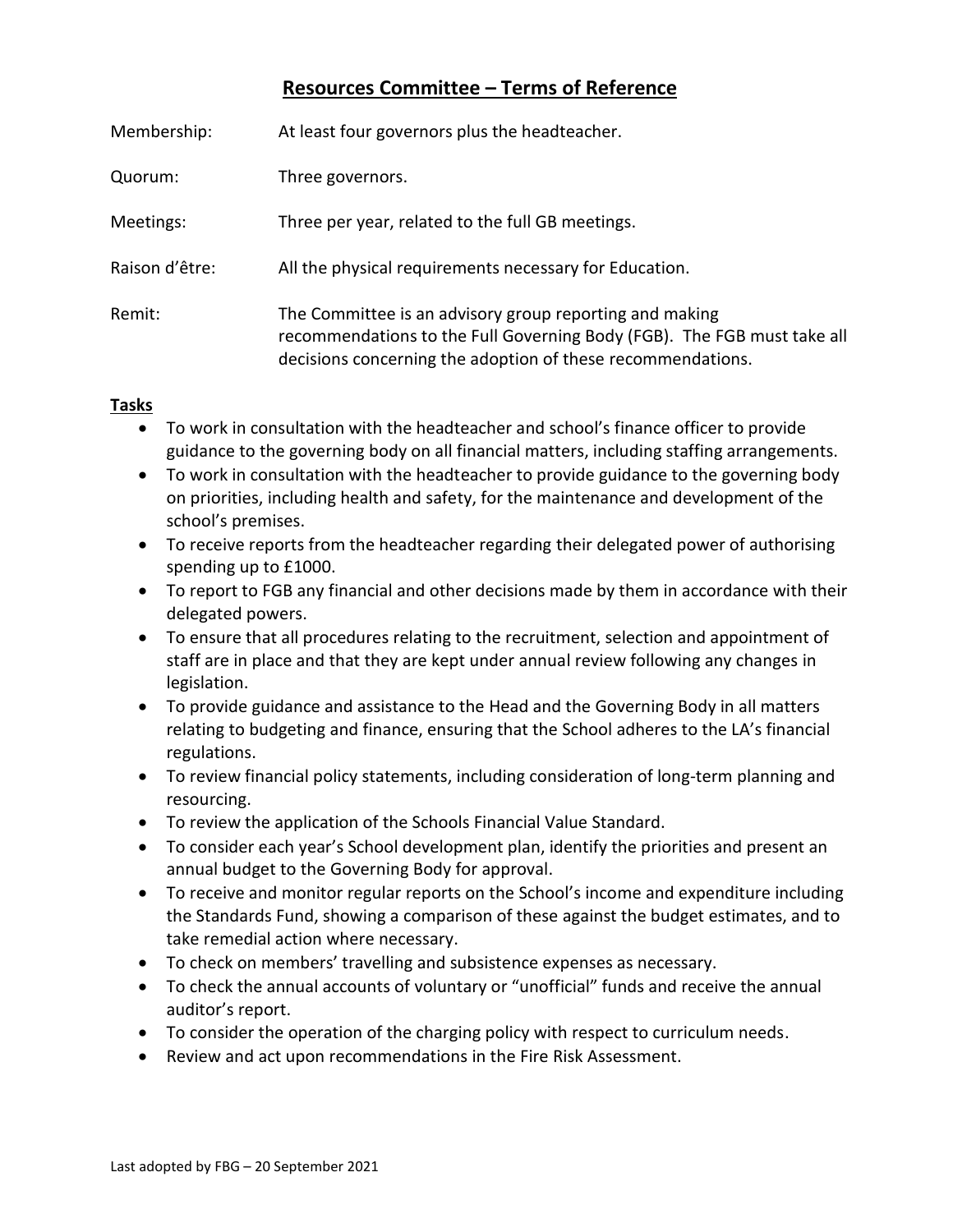### **Policies**

| <b>Policy</b>                       | <b>Date Reviewed</b> | <b>Next Review</b> | <b>Reviewed</b> |
|-------------------------------------|----------------------|--------------------|-----------------|
| <b>Health &amp; Safety</b>          | Autumn 2020          | Autumn 2021        | Annual          |
| <b>Finance</b>                      | Autumn 2020          | Autumn 2021        | Annual          |
| Pay                                 | Autumn 2020          | Autumn 2021        | Annual          |
| <b>Charging &amp; Remissions</b>    | Autumn 2019          | Autumn 2021        | 2 years         |
| <b>Data Protection</b>              | Summer 2020          | Summer 2022        | 2 years         |
| Admissions                          | <b>SCC Policy</b>    | <b>SCC Policy</b>  |                 |
| <b>School Security</b>              | Autumn 2013          | Autumn 2019        |                 |
| <b>Business Continuity</b>          | Spring 2014          | Autumn 2019        |                 |
| <b>Critical Incident</b>            | Autumn 2017          | Autumn 2020        | 3 years         |
| Safer Recruitment                   | Autumn 2017          | Autumn 2020        | 3 years         |
| Lockdown                            | Autumn 2018          | Autumn 2021        | 3 years         |
| Digital Image                       | Autumn 2018          | Autumn 2021        | 3 years         |
| Pre School Fees                     | Autumn 2018          | Autumn 2021        | 3 years         |
| <b>Crisis Management</b>            | Spring 2019          | Spring 2022        | 3 years         |
| <b>Publication Scheme</b>           | Spring 2019          | Spring 2022        | 3 years         |
| <b>Privacy Notice</b>               | Spring 2019          | Spring 2022        | 3 years         |
| <b>Accessibility Plan</b>           | Spring 2020          | Spring 2023        | 3 years         |
| <b>Online Safety</b>                | Summer 2020          | Summer 2023        | 3 years         |
| <b>Fire Evacuation</b>              | Summer 2020          | Summer 2023        | 3 years         |
| <b>Governor Allowances Protocol</b> | Summer 2020          | Summer 2023        | 3 years         |

### **Statutory Policies** are listed in **bold**

| Lead Governors: | <b>Chair of Resources Committee</b> |
|-----------------|-------------------------------------|
|                 | Premises/Health & Safety            |
|                 | <b>Governor Training</b>            |

# **Activities**

| First meeting | Agree work priorities                                     |
|---------------|-----------------------------------------------------------|
|               | Identify training programme for new committee members and |
|               | development for existing members                          |
|               | Agree which policies to be reviewed throughout the year   |
|               | Include Health & Safety Walkabout                         |

| Autumn term | Regular Finance - Consider a budget position statement including<br>virement decisions and report significant anomalies from the<br>anticipated position to FGB, making recommendations where<br>necessary. Monitor expenditure of all voluntary funds held on<br>behalf of FGB. |
|-------------|----------------------------------------------------------------------------------------------------------------------------------------------------------------------------------------------------------------------------------------------------------------------------------|
|             | Review staffing needs and determine whether sufficient funds are<br>available for pay increments as recommended by the headteacher.<br>Check school website is up to date                                                                                                        |
|             | Review Policies as agreed at first meeting of year                                                                                                                                                                                                                               |